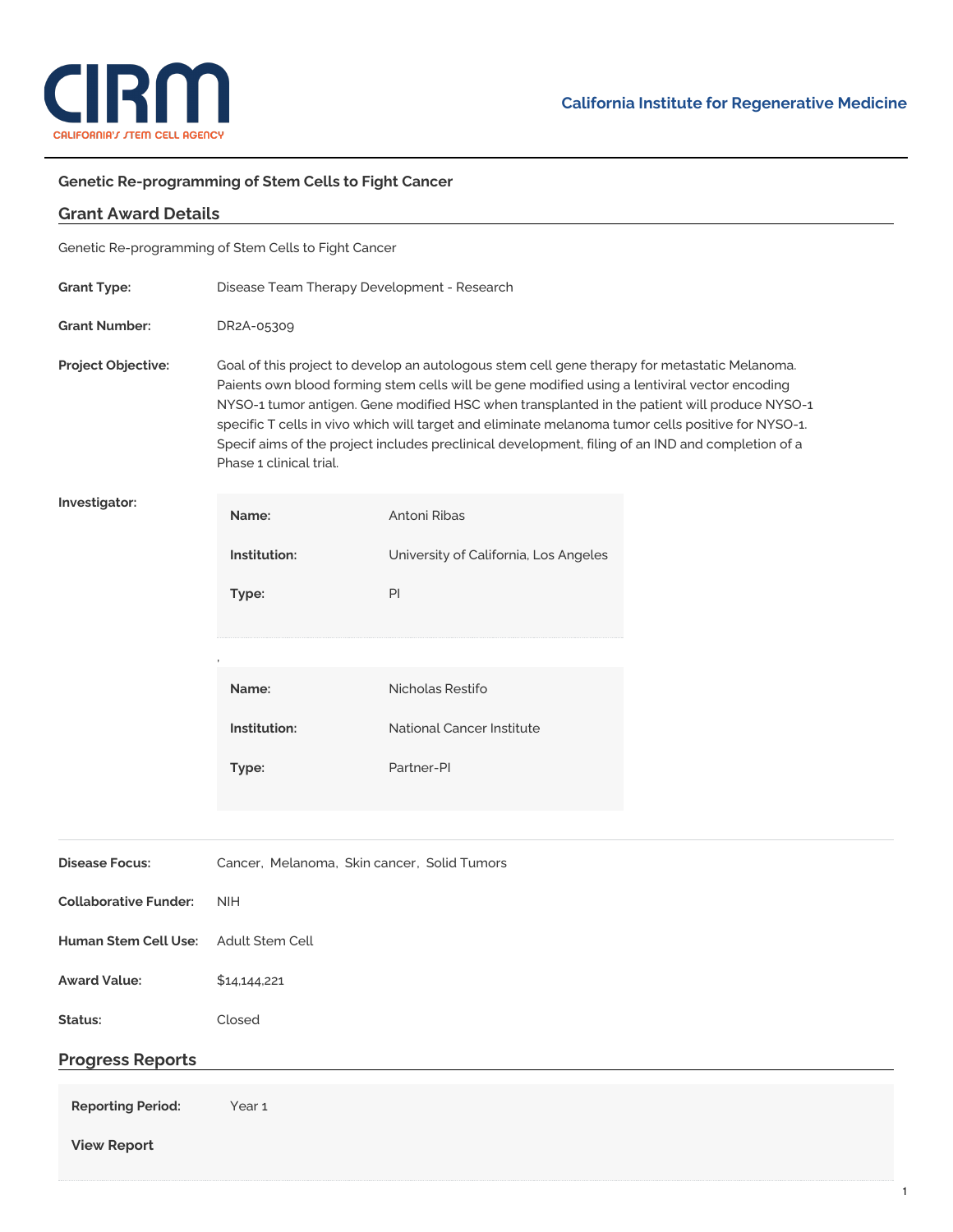**View [Report](https://www.cirm.ca.gov/our-progress/awards/genetic-re-programming-stem-cells-fight-cancer-0#)**

## **Grant Application Details**

**Application Title:** Genetic Re-programming of Stem Cells to Fight Cancer

**Public Abstract:** Science has made great progress in the treatment of certain cancers with targeted and combination therapies, yet prolonged remissions or cures are rare because most cancer therapies only inhibit cell growth and/or reduce such growth but do not stop the cancer.

> The study investigators propose to develop an Investigational New Drug (IND) and fully enroll a phase I clinical trial within the grant period to genetically redirect the patient's immune response to specifically attack the cancer starting from hematopoietic (blood) stem cells (HSC) in patients with advanced forms of the aggressive skin cancer malignant melanoma. Evaluation of immune system reconstitution, effectiveness and immune response during treatment will use imaging with Positron Emission Tomography (PET) scans.

> The HSC treatment approach has been validated in extensive studies in the laboratory. The investigators of this grant have recently initiated a clinical trial where adult immune cells obtained from blood are genetically modified to become specific killer cells for melanoma. These cells are administered back to patients. The early data from this study is encouraging in terms of the ability to generate these cells, safely administer them to patients leading to beneficial early clinical effects. However, the adult immune cells genetically redirected to attack cancer slowly decrease over time and lose their killer activity, mainly because they do not have the ability to self-renew.

The advantage of the proposed HSC method over adult blood cells is that the genetically modified HSC will continuously generate melanoma-targeted immune killer cells, hopefully providing prolonged protection against the cancer. The IND filing with the FDA will use the modified HSC in advanced stage melanoma patients. By the end of year 4, we will have fully accrued this phase 1 clinical trial and assessed the value of genetic modification of HSCs to provide a stable reconstitution of a cancer-fighting immune system. The therapeutic principles and procedures we develop will be applicable to a wide range of cancers and transferrable to other centers that perform bone marrow and HSC transplants.

The aggressive milestone-driven IND timeline is based on our:

1) Research that led to the selection and development of a blood cell gene for clinical use in collaboration with the leading experts in the field,

2) Wealth of investigator-initiated cell-based clinical research and the Human Gene Medicine Program (largest in the world with 5% of all patients worldwide),

3) Experience filing a combined 15 investigator initiated INDs for research with 157 patients enrolled in phase I and II trials, and

4) Ability to have leveraged significant institutional resources of on-going HSC laboratory and clinical research contributed ~\$2M of non-CIRM funds to pursue the proposed research goals, including the resulting clinical trial.